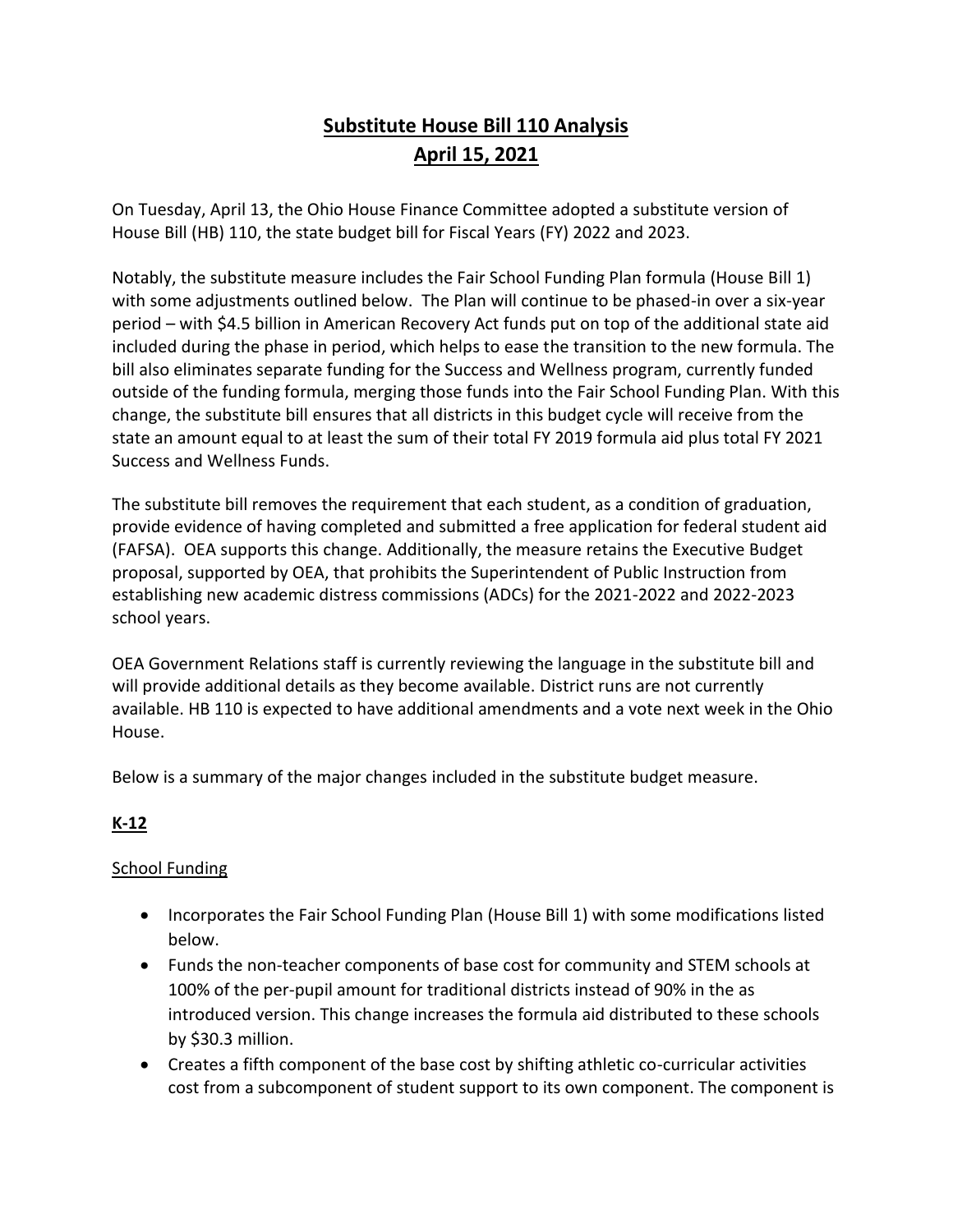calculated the same as in the as introduced version, by multiplying the school's base cost enrolled ADM by the FY 2018 athletic co-curricular cost per pupil. All traditional districts would qualify for payment. However, the bill limits payments through the athletic co-curricular activities component only to those community and STEM schools that are either a member of an organization that regulates interscholastic athletics (i.e., the Ohio High School Athletic Association) or have teams that play at least three different sports in an interscholastic league.

- Provides a transitional supplement in FY 22 and 23 to ensure that no school district loses state funding during implementation phase of the new formula.
- Renames the "student social, emotional, and security support" component of the base cost calculation as the "student wellness and success" component. Maintains the list under current law of allowable expenses for student wellness and success.
- Makes changes to the calculation of state funding for county board of developmental disabilities educating school-age children in recognition of the new school funding formula by replacing (1) the state share index with the state share percentage, (2) the formula amount with the statewide average base cost per pupil, and (3) the applicable special education dollar amount with the applicable special education weight times the statewide average base cost per pupil. The bill increases the amount earmarked from Special Education Enhancements, for payments to county boards by \$4 million in each fiscal year.
- Re-Establishes a school bus purchase program at \$45 million in each fiscal year.
- Establishes a program to award transportation collaboration grants of no more than \$10,000 each fiscal year to traditional school districts for efforts that lead to shared resource management, routing consolidation, regional collaboration, or other activities that have the potential to reduce transportation operating costs. Establishes the Transportation Collaboration Fund to be used for this purpose. The bill earmarks \$250,000 in each fiscal year for this purpose.
- Funds the Quality Community Support Program from the Lottery Profits Fund instead of the General Revenue Fund as proposed by the Executive Budget and appropriates \$30 million instead of \$54 million in each fiscal year. This fund was created in the last budget to provide additional per-pupil funding for the highest performing charter schools.

### Gifted Education

- Requires a school district to spend the gifted funds it receives only for the identification of gifted students, gifted coordinator services, gifted intervention specialist services, other service providers approved by the Ohio Department of Education (ODE), and gifted professional development.
- Requires ODE, if it determines that a district is not in compliance with the spending requirements, to reduce the district's foundation funding payments by the amount not spent in accordance with the requirements.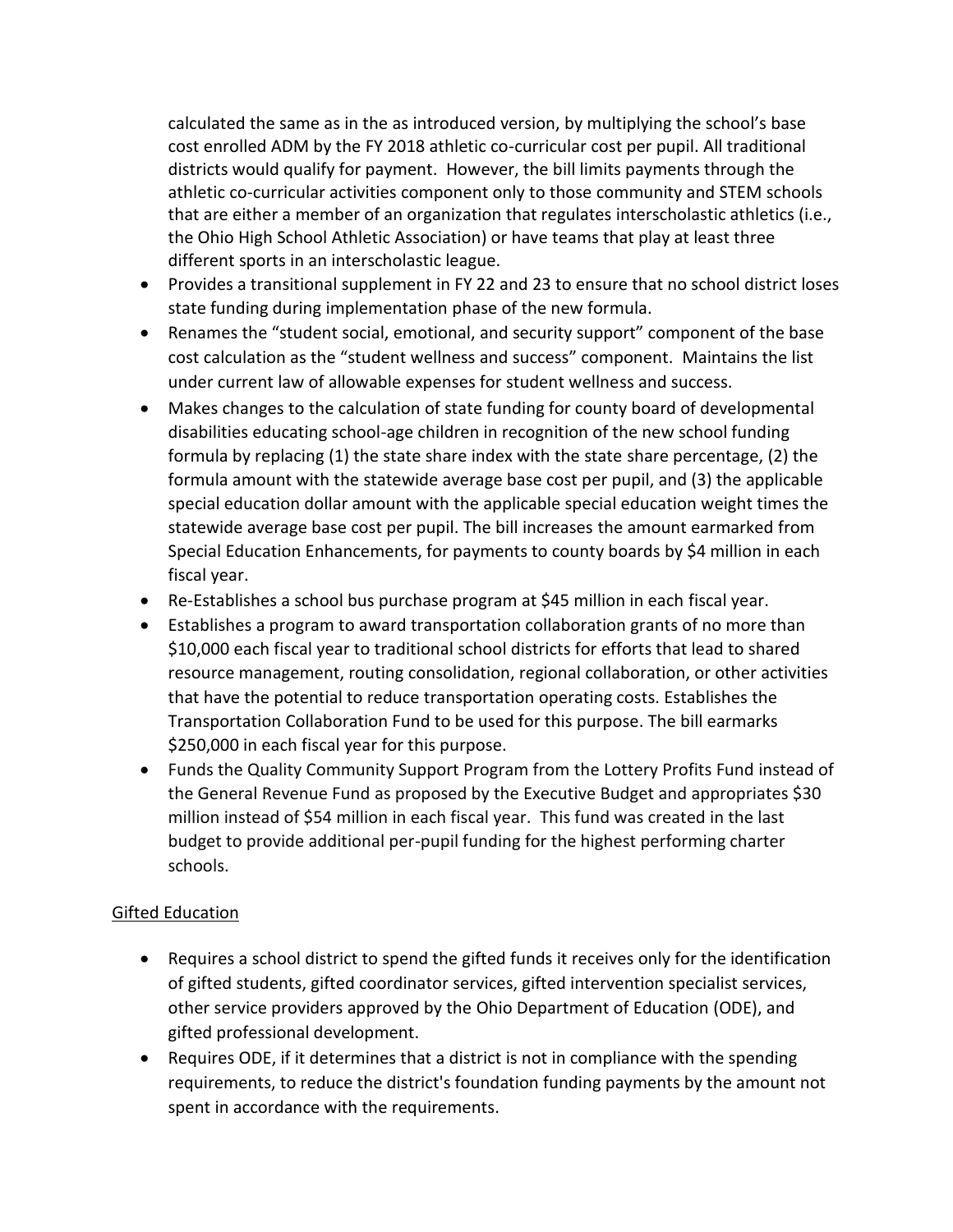- Requires, rather than permits as under current law, ODE to reduce a district's foundation funding if the district is not in compliance with existing requirements regarding gifted identification.
- Requires ODE's annual report of each district's expenditures of gifted funding (as required under continuing law) to also include the amount of gifted funding received by each district.

## **Other Policy**

- Eliminates the requirement for high school students to take a nationally standardized college admission assessment beginning with the class of 2026. Requires the assessment to continue to be offered to all 11th grade students in the spring of each school year but specifies that participation is voluntary.
- Removes the requirement that each student, as a condition of graduation, provide evidence of having completed and submitted a free application for federal student aid (FAFSA).
- Retains Executive Budget proposal that prohibits the Superintendent of Public Instruction from establishing new academic distress commissions (ADCs) for the 2021- 2022 and 2022-2023 school years. Specifies this provision has no effect on existing ADCs.
- Requires ODE to establish the Career Promise Academy Summer Demonstration Pilot Program to provide one grant to an eligible city school district to operate a career promise academy in the summers of 2021 and 2022 to provide students entering ninth grade who are at risk of not qualifying for a high school diploma with prescribed literacy, academic preparedness, and life skills instruction and internship or mentoring experiences. The bill earmarks \$250,000 for this purpose in each fiscal year from the Federal Coronavirus School Relief fund.
- Requires school districts, ESCs, and private school transportation contractors to make a good faith effort to "deliver" students enrolled in preschool through 12th grades to their respective public and nonpublic schools no sooner than 30 minutes prior to the beginning of school and to be available to pick them up no later than 30 minutes after the close of their respective schools each day.
- Extends to FY 22 and FY 23 the pilot program established for FY 21 to provide additional funding on a per-pupil basis for certain internet- or computer-based community schools operating dropout prevention and recovery programs for students in grades 8-12; (2) Require that an e-school must have participated in the program for FY 21 to be eligible for FY 22 and FY 23; and (3) delays the deadline for ODE's report on the program from December 31, 2021, to December 31, 2023. The bill earmarks \$2.5 million in each fiscal year.
- Lowers the minimum age to participate in the Adult Diploma Pilot Program from 22 to 20.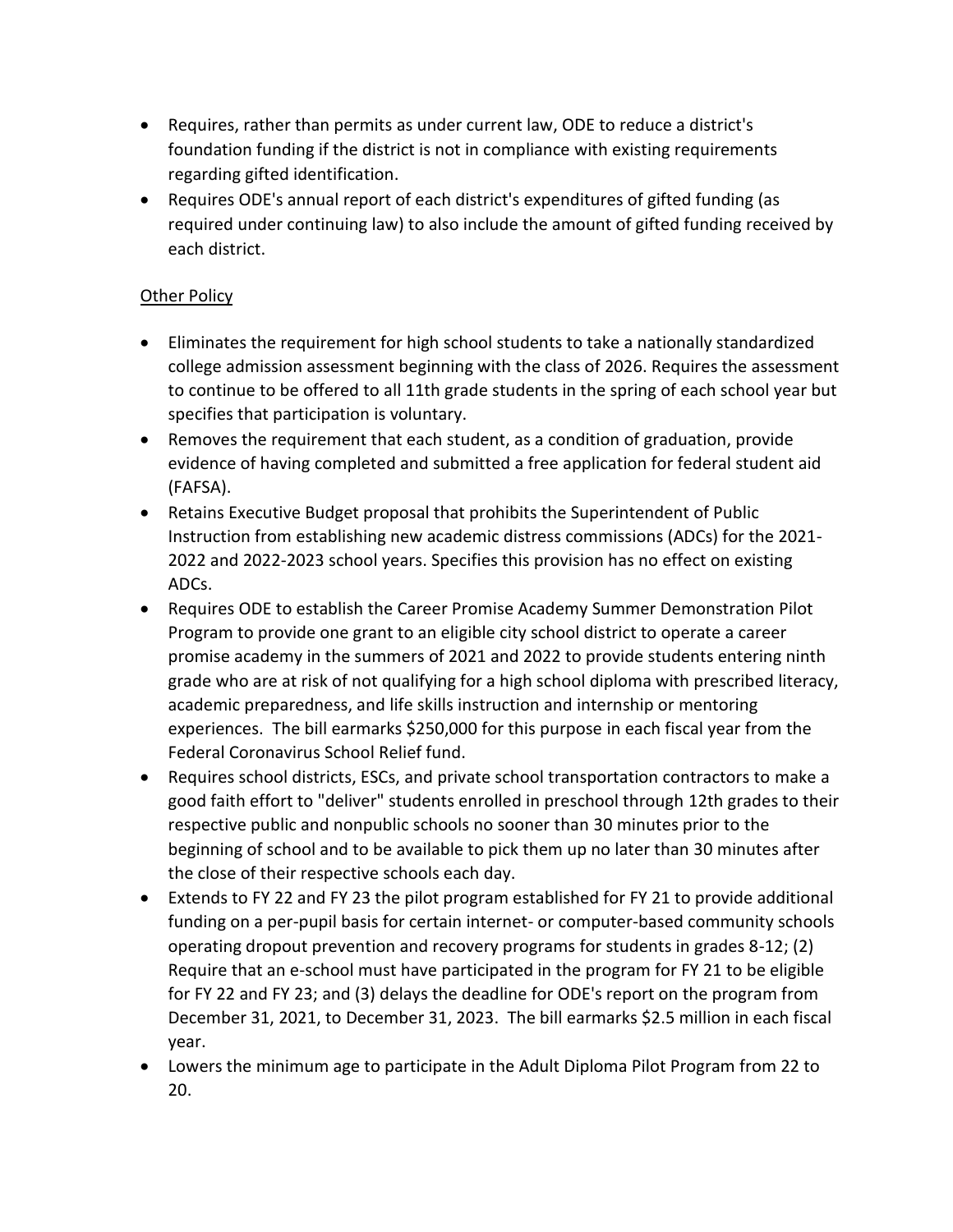• Requires the presentation of information to students on advanced standing programs (as required under continuing law) be done at least annually.

## College Credit Plus (CCP)

- Requires ODE, in consultation with the Department of Higher Education (DHE), to produce a report by January 1, 2023, concerning the cost-effectiveness of the CCP Program for secondary schools and participants, as well as whether participants save money on college tuition and reduce the amount of time to degree completion.
- Requires ODE and DHE to jointly develop a permission slip regarding the potential for mature subject matter in courses taken through the CCP Program and to post it on their CCP websites.
- Requires each public and participating chartered nonpublic school to include the permission slip in CCP counseling information.
- Requires the student and the student's parent, as a condition of participating in the CCP Program, to sign the permission slip and include it in the student's application to a participating institution of higher education.
- Requires participating institutions of higher education to include the following in each CCP student's enrollment materials:
	- A questionnaire for students acknowledging that the student possesses the necessary social and emotional maturity to attend college-level courses;
	- Guidance on reviewing course materials available prior to enrolling in a course;
	- Information about the college's and the program's policies on withdrawing from or dropping a course; and
	- Information about the student's right to speak with the student's high school counselor or with the academic advisor assigned to the student.
- Requires each participating higher education institution to include a discussion about the potential for mature subject matter in courses taken through the CCP Program at student orientation.
- Requires ODE and DHE, and each participating institution to post in a prominent place on their CCP websites a disclaimer about the potential for mature subject matter in courses taken under CCP.

### **Higher Education**

- Establishes separate State Share of Instruction (SSI) line items for universities and regional campuses and community and technical colleges.
- Makes permissive a proposed requirement for any institution that receives additional SSI subsidy from SSI, compared to the prior year to use the additional distribution to provide need-based aid and counseling, support services, and workforce preparation services to its students.